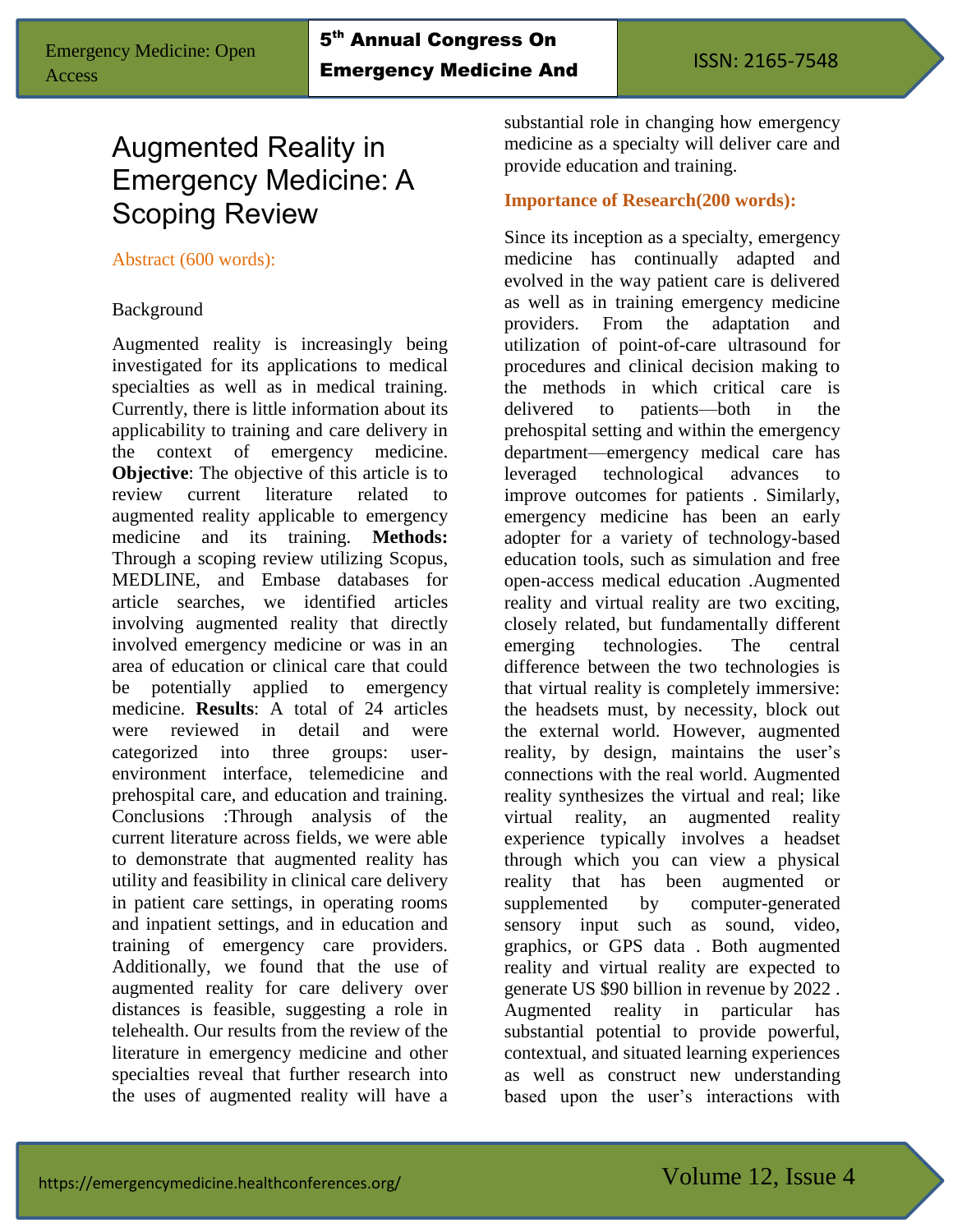## 5<sup>th</sup> Annual Congress On Emergency Medicine And

Acute Care

virtual objects, which bring underlying data to life. With various augmented reality technologies, one has the ability to perform a wide variety of tasks, including displaying and manipulating information within one's field of view, mapping virtual images to real objects, and video-conferencing



### Biography (200 words)

Ehsan Khan has completed his phd in Physiology from King's College London and has been a Registered Nurse. He is currently working as Lecturer in King's College London. He is Academic Lead for development and utilization of online learning in the faculty and is involved in research and teaching of biosciences in nursing. He has published more than 30 papers and a number of book chapters primarily related to physiology and pharmacology in nursing. He is a founder visionary of an unconventional 24/7 urgent care concept for India with currently six successfully functional centres, a model which provides exclusive urgent care services to students, residents and corporates. He is currently the Medical Director at HUMA Hospital established in 1987 and also Heads the HUMA Urgent

1. Moore CL, Copel JA. Point-of-care ultrasonography. *N Engl J Med.* 2011 Feb 24;364(8):749–757. Doi: 10.1056/nejmra0909487. [\[pubmed\]](https://www.ncbi.nlm.nih.gov/pubmed/21345104) [\[crossref\]](https://dx.doi.org/10.1056%2FNEJMra0909487) [\[Google Scholar\]](https://scholar.google.com/scholar_lookup?journal=N+Engl+J+Med&title=Point-of-care+ultrasonography&author=CL+Moore&author=JA+Copel&volume=364&issue=8&publication_year=2011&pages=749-757&pmid=21345104&doi=10.1056/NEJMra0909487&)

2. Rivers EP, Nguyen HB, Huang DT, Donnino MW. Critical care and emergency Care Centre, Humanitarian Outreach Initiative (India) and Therapeia holistic health care.



Info of Institute & Lab (200 words)

King's College London (informally King's or KCL) is a public research university located in London, United Kingdom, and a founding college and member institution of the federal University of London. King's was established in 1829 by King George IV and Arthur Wellesley, 1st Duke of Wellington, when it received its first royal charter (as a university college - though the roots of King's medical school, St. Thomas, date back to the 16th century with recorded first teaching in King's is one of the oldest universities in England. In 1836, King's became one of the two founding colleges of the University of London. In the late 20th century, King's grew through a series of mergers, including with Queen Elizabeth College and Chelsea College of Science and Technology (in 1985), the Institute of Psychiatry (in 1997), the United Medical and Dental Schools of Guy's and St Thomas' Hospitals and the Florence Nightingale School of Nursing and Midwifery (in 1998).

#### References:

medicine. *Curr Opin Crit Care.* 2002 Dec;8(6):600–606. [\[pubmed\]](https://www.ncbi.nlm.nih.gov/pubmed/12454549) [\[Google](https://scholar.google.com/scholar_lookup?journal=Curr+Opin+Crit+Care&title=Critical+care+and+emergency+medicine&author=EP+Rivers&author=HB+Nguyen&author=DT+Huang&author=MW+Donnino&volume=8&issue=6&publication_year=2002&pages=600-606&pmid=12454549&)  [Scholar\]](https://scholar.google.com/scholar_lookup?journal=Curr+Opin+Crit+Care&title=Critical+care+and+emergency+medicine&author=EP+Rivers&author=HB+Nguyen&author=DT+Huang&author=MW+Donnino&volume=8&issue=6&publication_year=2002&pages=600-606&pmid=12454549&)

3. Seymour CW, Rea TD, Kahn JM, Walkey AJ, Yealy DM, Angus DC. Severe sepsis in pre-hospital emergency care: Analysis of incidence, care, and outcome. *Am J Respir*